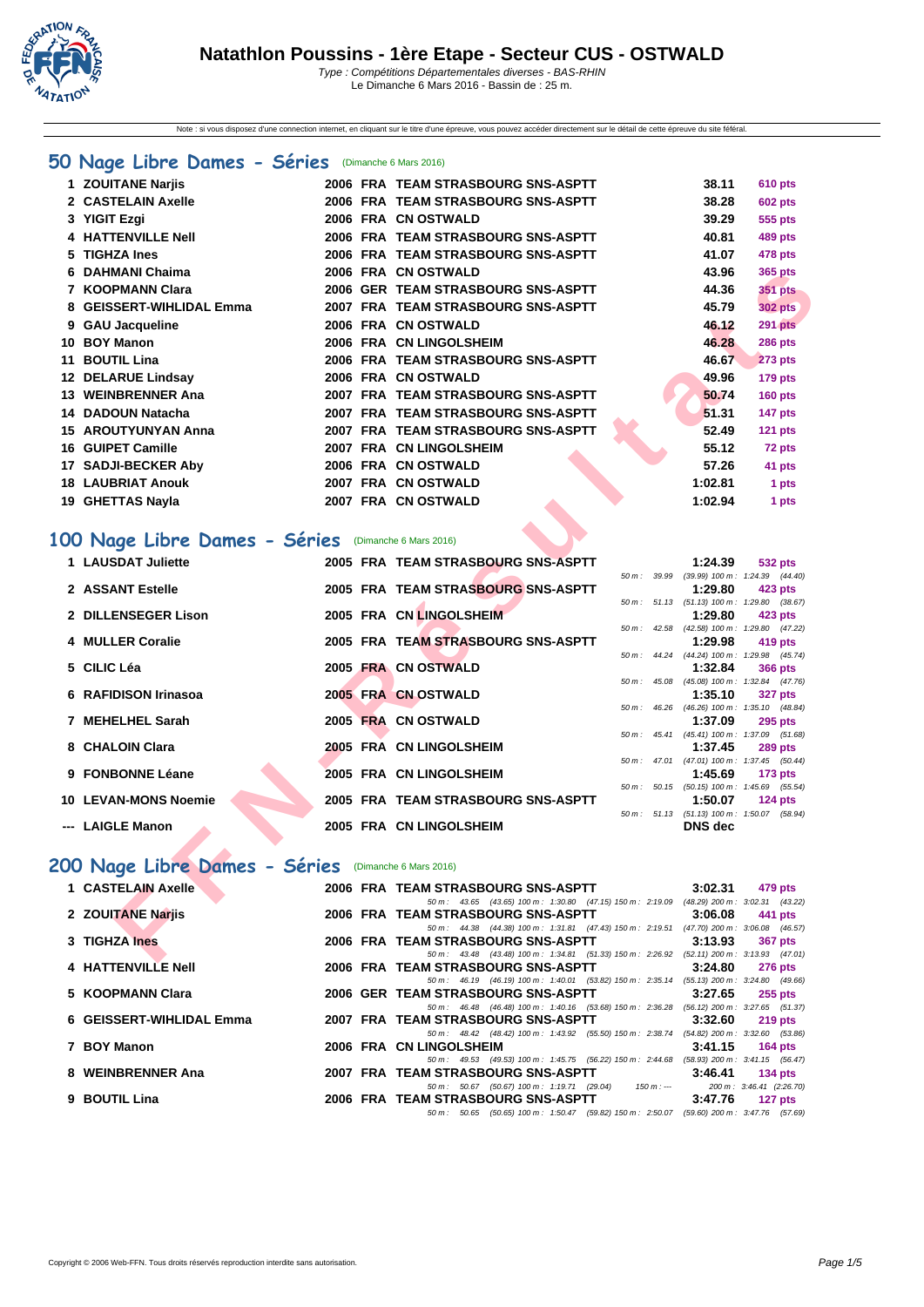

Le Dimanche 6 Mars 2016 - Bassin de : 25 m.

|    | 200 Nage Libre Dames - Séries (suite)                       |                        |                                                                                                                                                                                                                             |                    |                           |
|----|-------------------------------------------------------------|------------------------|-----------------------------------------------------------------------------------------------------------------------------------------------------------------------------------------------------------------------------|--------------------|---------------------------|
|    | 10 GUIPET Camille                                           |                        | 2007 FRA CN LINGOLSHEIM                                                                                                                                                                                                     | 3:59.36            | 73 pts                    |
|    |                                                             |                        | 50 m: 56.12 (56.12) 100 m: 1:56.01 (59.89) 150 m: 2:57.56 (1:01.55) 200 m: 3:59.36 (1:01.80)                                                                                                                                |                    |                           |
|    | 400 Nage Libre Dames - Séries (Dimanche 6 Mars 2016)        |                        |                                                                                                                                                                                                                             |                    |                           |
|    | 1 KENNEL Lea                                                |                        | 2005 FRA TEAM STRASBOURG SNS-ASPTT                                                                                                                                                                                          | 6:05.52            | 541 pts                   |
|    |                                                             |                        | 50 m: 42.30 (42.30) 100 m: 1:29.53 (47.23) 150 m: 2:17.19 (47.66) 200 m: 3:04.56 (47.37) 250 m: 3:52.00 (47.44) 300 m: 4:39.32 (47.32) 350 m: 5:23.54 (44.22) 400 m: 6:05.52                                                |                    | (41.98)                   |
|    | 2 KAHWACH Roumayssa<br>50 m : 43.95 (43.95) 100 m : 1:31.81 |                        | 2005 FRA TEAM STRASBOURG SNS-ASPTT<br>(47.86) 150 m : 2:20.00 (48.19) 200 m : 3:08.69 (48.69) 250 m : 3:55.27 (46.58) 300 m : 4:43.22 (47.95) 350 m : 5:23.74 (40.52) 400 m : 6:15.41                                       | 6:15.41            | 490 pts<br>(51.67)        |
|    | 3 DILLENSEGER Lison                                         |                        | 2005 FRA CN LINGOLSHEIM                                                                                                                                                                                                     | 6:20.61            | 464 pts                   |
|    | 50 m : 42.38 (42.38) 100 m : 1:31.80<br>4 CHALOIN Clara     |                        | (49.42) 150 m : 2:20.17 (48.37) 200 m : 3:09.76 (49.59) 250 m : 3:59.12 (49.36) 300 m : 4:49.18 (50.06) 350 m : 5:37.49 (48.31) 400 m : 6:20.61<br>2005 FRA CN LINGOLSHEIM                                                  | 7:31.95            | (43.12)<br><b>178 pts</b> |
|    | 50 m: 51.90 (51.90) 100 m: 1:48.32 (56.42)<br>$150 m$ : --- |                        | 200 m: 3:44.47 (1:56.15)<br>$300 \text{ m}$ : 5:42.19 $(1:57.72)$<br>$250 m: -$                                                                                                                                             | $350 m: -$         | 400 m: 7:31.95 (1:49.76)  |
|    | 5 FONBONNE Léane                                            |                        | 2005 FRA CN LINGOLSHEIM<br>50 m: 55.84 (55.84) 100 m: 1:58.87 (1:03.03) 150 m: 3:01.60 (1:02.73) 200 m: 4:05.87 (1:04.27) 250 m: 5:08.20 (1:02.33) 300 m: 6:13.60 (1:05.40) 350 m: 7:21.35 (1:07.75) 400 m: 8:19.78 (58.43) | 8:19.78            | 61 pts                    |
|    | --- LAUSDAT Juliette                                        |                        | 2005 FRA TEAM STRASBOURG SNS-ASPTT                                                                                                                                                                                          | DNS dec            |                           |
|    | --- LAIGLE Manon                                            |                        | 2005 FRA CN LINGOLSHEIM                                                                                                                                                                                                     | <b>DNS</b> dec     |                           |
|    |                                                             |                        |                                                                                                                                                                                                                             |                    |                           |
|    | 50 Dos Dames - Séries<br>(Dimanche 6 Mars 2016)             |                        |                                                                                                                                                                                                                             |                    |                           |
|    | 1 ZOUITANE Nariis                                           |                        | 2006 FRA TEAM STRASBOURG SNS-ASPTT                                                                                                                                                                                          | 43.31              | 612 pts                   |
|    | 2 CASTELAIN Axelle                                          |                        | 2006 FRA TEAM STRASBOURG SNS-ASPTT                                                                                                                                                                                          | 45.94              | <b>505 pts</b>            |
|    | <b>3 HATTENVILLE Nell</b>                                   |                        | 2006 FRA TEAM STRASBOURG SNS-ASPTT                                                                                                                                                                                          | 48.20              | 421 pts                   |
|    | 4 KOOPMANN Clara                                            |                        | 2006 GER TEAM STRASBOURG SNS-ASPTT                                                                                                                                                                                          | 50.90              | 331 pts                   |
| 5. | <b>BOY Manon</b>                                            |                        | 2006 FRA CN LINGOLSHEIM                                                                                                                                                                                                     | 51.27              | <b>319 pts</b>            |
| 6  | <b>TIGHZA Ines</b>                                          |                        | 2006 FRA TEAM STRASBOURG SNS-ASPTT                                                                                                                                                                                          | 51.46              | 314 pts                   |
|    | 7 DADOUN Natacha                                            |                        | 2007 FRA TEAM STRASBOURG SNS-ASPTT                                                                                                                                                                                          | 55.77              | <b>196 pts</b>            |
| 8  | <b>GEISSERT-WIHLIDAL Emma</b>                               |                        | 2007 FRA TEAM STRASBOURG SNS-ASPTT                                                                                                                                                                                          | 56.12              | <b>188 pts</b>            |
|    | 9 BOUTIL Lina                                               |                        | 2006 FRA TEAM STRASBOURG SNS-ASPTT                                                                                                                                                                                          | 57.24              | <b>162 pts</b>            |
|    | 10 WEINBRENNER Ana                                          |                        | 2007 FRA TEAM STRASBOURG SNS-ASPTT                                                                                                                                                                                          | 59.12              | <b>123 pts</b>            |
|    | 11 SADJI-BECKER Aby                                         |                        | 2006 FRA CN OSTWALD                                                                                                                                                                                                         | 59.68              | 113 $pts$                 |
|    | <b>12 AROUTYUNYAN Anna</b>                                  |                        | 2007 FRA TEAM STRASBOURG SNS-ASPTT                                                                                                                                                                                          | 1:01.63            | 80 pts                    |
|    | 13 GUIPET Camille<br><b>14 LAUBRIAT Anouk</b>               |                        | 2007 FRA CN LINGOLSHEIM<br>2007 FRA CN OSTWALD                                                                                                                                                                              | 1:02.13<br>1:10.12 | 73 pts                    |
|    |                                                             |                        |                                                                                                                                                                                                                             |                    | 3 pts                     |
|    | 100 Dos Dames - Séries                                      | (Dimanche 6 Mars 2016) |                                                                                                                                                                                                                             |                    |                           |
|    |                                                             |                        |                                                                                                                                                                                                                             |                    |                           |
|    | 1 KAHWACH Roumayssa                                         |                        | 2005 FRA TEAM STRASBOURG SNS-ASPTT                                                                                                                                                                                          | 1:28.69            | 652 pts                   |
|    | 2 LAUSDAT Juliette<br><b>3 DILLENSEGER Lison</b>            |                        | 2005 FRA TEAM STRASBOURG SNS-ASPTT<br>2005 FRA CN LINGOLSHEIM                                                                                                                                                               | 1:32.61<br>1:36.85 | 572 pts                   |
|    | 4 CILIC Léa                                                 |                        | 2005 FRA CN OSTWALD                                                                                                                                                                                                         | 1:39.52            | 490 pts<br>442 pts        |
| 5  | <b>MEHELHEL Sarah</b>                                       |                        | 2005 FRA CN OSTWALD                                                                                                                                                                                                         | 1:54.94            | <b>213 pts</b>            |
|    | --- CHALOIN Clara                                           |                        | 2005 FRA CN LINGOLSHEIM                                                                                                                                                                                                     | <b>DSQ Vi</b>      |                           |
|    | --- LEVAN-MONS Noemie                                       |                        | 2005 FRA TEAM STRASBOURG SNS-ASPTT                                                                                                                                                                                          | <b>DSQ Vi</b>      |                           |
|    | --- LAIGLE Manon                                            |                        | 2005 FRA CN LINGOLSHEIM                                                                                                                                                                                                     | <b>DNS</b> dec     |                           |
|    |                                                             |                        |                                                                                                                                                                                                                             |                    |                           |
|    | 50 Brasse Dames - Séries                                    | (Dimanche 6 Mars 2016) |                                                                                                                                                                                                                             |                    |                           |
|    | 1 ZOUITANE Narjis                                           |                        | 2006 FRA TEAM STRASBOURG SNS-ASPTT                                                                                                                                                                                          | 51.32              | <b>518 pts</b>            |
|    | 2 CASTELAIN Axelle                                          |                        | 2006 FRA TEAM STRASBOURG SNS-ASPTT                                                                                                                                                                                          | 51.83              | 501 pts                   |
|    | <b>3 HATTENVILLE Nell</b>                                   |                        | 2006 FRA TEAM STRASBOURG SNS-ASPTT                                                                                                                                                                                          | 52.56              | 478 pts                   |
|    | 4 GAU Jacqueline                                            |                        | 2006 FRA CN OSTWALD                                                                                                                                                                                                         | 56.16              | 372 pts                   |
|    | 5 YIGIT Ezgi                                                |                        | 2006 FRA CN OSTWALD                                                                                                                                                                                                         | 57.52              | 335 pts                   |
| 6  | <b>GEISSERT-WIHLIDAL Emma</b>                               |                        | 2007 FRA TEAM STRASBOURG SNS-ASPTT                                                                                                                                                                                          | 57.63              | 332 pts                   |
|    | 6 DAHMANI Chaima                                            |                        | 2006 FRA CN OSTWALD                                                                                                                                                                                                         | 57.63              | 332 pts                   |
|    | 8 DELARUE Lindsay                                           |                        | 2006 FRA CN OSTWALD                                                                                                                                                                                                         | 58.52              | <b>309 pts</b>            |
|    | 9 TIGHZA Ines                                               |                        | 2006 FRA TEAM STRASBOURG SNS-ASPTT                                                                                                                                                                                          | 59.04              | <b>296 pts</b>            |
|    | 10 GHETTAS Nayla                                            |                        | 2007 FRA CN OSTWALD                                                                                                                                                                                                         | 59.28              | <b>290 pts</b>            |
|    | 11 BOUTIL Lina                                              |                        | 2006 FRA TEAM STRASBOURG SNS-ASPTT                                                                                                                                                                                          | 59.51              | <b>285 pts</b>            |
|    | 12 DADOUN Natacha                                           |                        | 2007 FRA TEAM STRASBOURG SNS-ASPTT                                                                                                                                                                                          | 1:03.28            | <b>201 pts</b>            |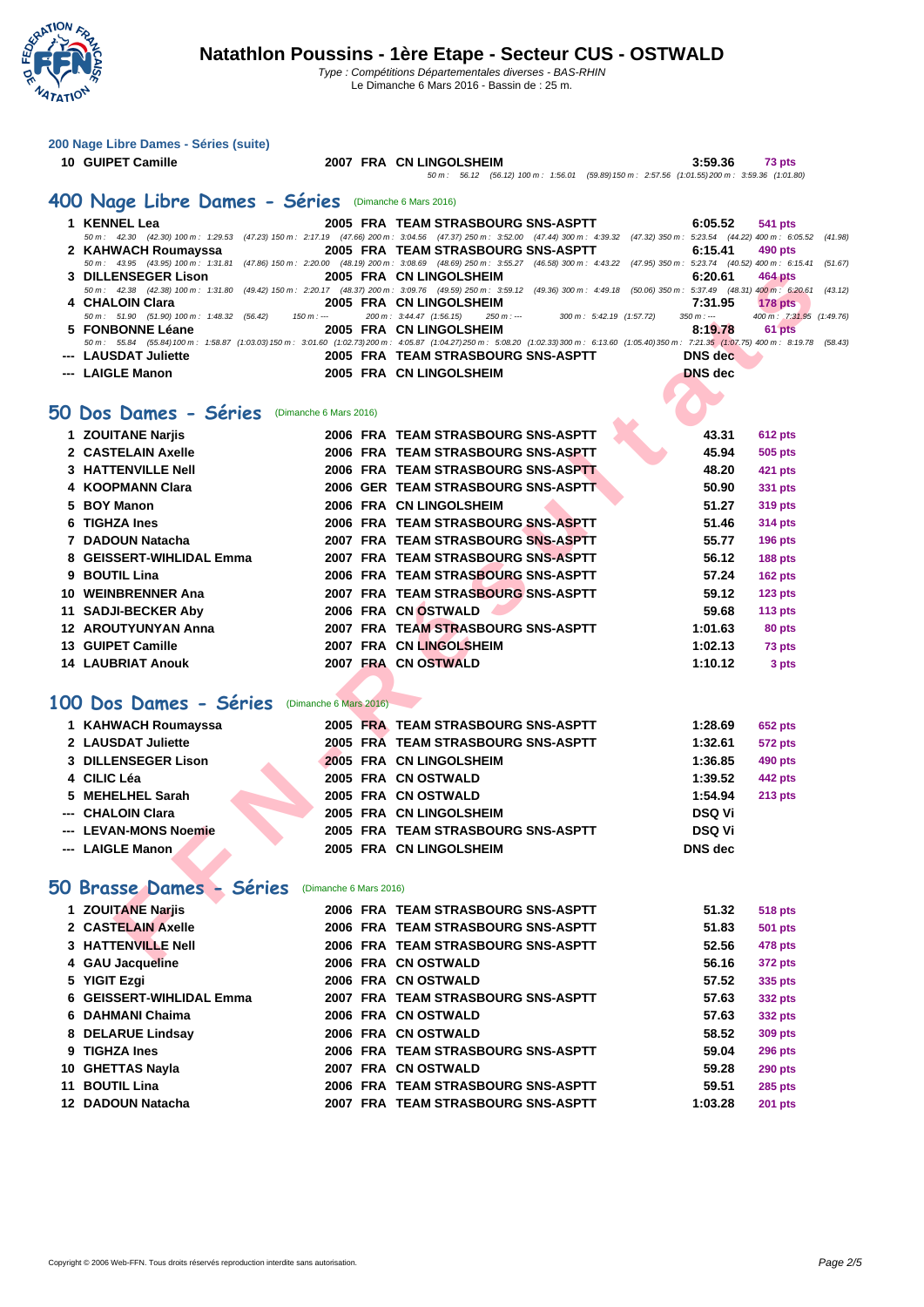

#### **[50 Brasse](http://www.ffnatation.fr/webffn/index.php) Dames - Séries (suite)**

| 13 WEINBRENNER Ana       |  | 2007 FRA TEAM STRASBOURG SNS-ASPTT | 1:03.63 | 194 $pts$ |
|--------------------------|--|------------------------------------|---------|-----------|
| 14 AROUTYUNYAN Anna      |  | 2007 FRA TEAM STRASBOURG SNS-ASPTT | 1:07.78 | $120$ pts |
| 15 SADJI-BECKER Aby      |  | 2006 FRA CN OSTWALD                | 1:08.64 | $106$ pts |
| <b>16 LAUBRIAT Anouk</b> |  | 2007 FRA CN OSTWALD                | 1:13.90 | 43 pts    |
| --- KOOPMANN Clara       |  | 2006 GER TEAM STRASBOURG SNS-ASPTT | DSQ Ni  |           |

#### **100 Brasse Dames - Séries** (Dimanche 6 Mars 2016)

| 1 KENNEL Lea         |  | 2005 FRA TEAM STRASBOURG SNS-ASPTT |                          | 1:35.19                                      | 749 pts        |  |
|----------------------|--|------------------------------------|--------------------------|----------------------------------------------|----------------|--|
|                      |  |                                    | $50 \text{ m}$ : $45.04$ | (45.04) 100 m : 1:35.19 (50.15)              |                |  |
| 2 DILLENSEGER Lison  |  | 2005 FRA CN LINGOLSHEIM            |                          | 1:41.46                                      | 632 pts        |  |
| 3 ASSANT Estelle     |  | 2005 FRA TEAM STRASBOURG SNS-ASPTT |                          | 1:42.55                                      | <b>613 pts</b> |  |
|                      |  |                                    | 50 m: 47.54              | $(47.54)$ 100 m : 1:42.55 $(55.01)$          |                |  |
| 4 FONBONNE Léane     |  | 2005 FRA CN LINGOLSHEIM            |                          | 1:54.94 $414 \text{ pts}$                    |                |  |
|                      |  |                                    |                          | 50 m: 53.16 (53.16) 100 m: 1:54.94 (1:01.78) |                |  |
| 5 CILIC Léa          |  | 2005 FRA CN OSTWALD                |                          | 1:55.75                                      | 402 pts        |  |
|                      |  |                                    | $50 \text{ m}$ : $54.74$ | $(54.74)$ 100 m : 1:55.75 $(1:01.01)$        |                |  |
| 6 RAFIDISON Irinasoa |  | 2005 FRA CN OSTWALD                |                          | 1:56.64                                      | 389 pts        |  |
|                      |  |                                    |                          | 50 m: 55.47 (55.47) 100 m: 1:56.64 (1:01.17) |                |  |
| 7 MEHELHEL Sarah     |  | 2005 FRA CN OSTWALD                |                          | 1:57.24                                      | <b>381 pts</b> |  |
|                      |  |                                    | 50 m: 53.68              | (53.68) 100 m: 1:57.24 (1:03.56)             |                |  |
| 8 MULLER Coralie     |  | 2005 FRA TEAM STRASBOURG SNS-ASPTT |                          | 1:58.17                                      | 368 pts        |  |
|                      |  |                                    | 50 m: 55.41              | (55.41) 100 m: 1:58.17 (1:02.76)             |                |  |
| 9 LEVAN-MONS Noemie  |  | 2005 FRA TEAM STRASBOURG SNS-ASPTT |                          | 2:10.02                                      | <b>224 pts</b> |  |
|                      |  |                                    |                          | 50 m: 59.94 (59.94) 100 m: 2:10.02 (1:10.08) |                |  |

## **50 Papillon Dames - Séries** (Dimanche 6 Mars 2016)

| <b>UU</b> | Brasse Dames - Series                                       | (Dimanche 6 Mars 2016) |                                    |          |                          |                           |                                                              |
|-----------|-------------------------------------------------------------|------------------------|------------------------------------|----------|--------------------------|---------------------------|--------------------------------------------------------------|
|           | 1 KENNEL Lea                                                |                        | 2005 FRA TEAM STRASBOURG SNS-ASPTT |          |                          | 1:35.19                   | <b>749 pts</b>                                               |
|           | 2 DILLENSEGER Lison                                         |                        | 2005 FRA CN LINGOLSHEIM            |          |                          | 1:41.46                   | 50 m: 45.04 (45.04) 100 m: 1:35.19 (50.15)<br><b>632 pts</b> |
|           | 3 ASSANT Estelle                                            |                        | 2005 FRA TEAM STRASBOURG SNS-ASPTT |          |                          | 1:42.55                   | <b>613 pts</b>                                               |
|           |                                                             |                        |                                    |          |                          |                           | 50 m: 47.54 (47.54) 100 m: 1:42.55 (55.01)                   |
|           | 4 FONBONNE Léane                                            |                        | 2005 FRA CN LINGOLSHEIM            |          |                          | 1:54.94                   | 414 pts                                                      |
|           |                                                             |                        |                                    | $50 m$ : |                          |                           | 53.16 (53.16) 100 m: 1:54.94 (1:01.78)                       |
|           | 5 CILIC Léa                                                 |                        | 2005 FRA CN OSTWALD                |          |                          | 1:55.75                   | 402 pts                                                      |
|           | 6 RAFIDISON Irinasoa                                        |                        | 2005 FRA CN OSTWALD                | $50 m$ : |                          | 1:56.64                   | 54.74 (54.74) 100 m: 1:55.75 (1:01.01)<br>389 pts            |
|           |                                                             |                        |                                    |          | $50 \text{ m}$ : $55.47$ |                           | $(55.47)$ 100 m : 1:56.64 $(1:01.17)$                        |
|           | 7 MEHELHEL Sarah                                            |                        | 2005 FRA CN OSTWALD                |          |                          | 1:57.24                   | 381 pts                                                      |
|           |                                                             |                        |                                    |          | 50 m: 53.68              |                           | (53.68) 100 m: 1:57.24 (1:03.56)                             |
|           | 8 MULLER Coralie                                            |                        | 2005 FRA TEAM STRASBOURG SNS-ASPTT |          | 50 m: 55.41              | 1:58.17                   | <b>368 pts</b><br>(55.41) 100 m: 1:58.17 (1:02.76)           |
|           | 9 LEVAN-MONS Noemie                                         |                        | 2005 FRA TEAM STRASBOURG SNS-ASPTT |          |                          | 2:10.02                   | $224$ pts                                                    |
|           |                                                             |                        |                                    |          | 50 m : 59.94             |                           | (59.94) 100 m : 2:10.02 (1:10.08)                            |
|           | 50 Papillon Dames - Séries                                  | (Dimanche 6 Mars 2016) |                                    |          |                          |                           |                                                              |
|           | 1 CASTELAIN Axelle                                          |                        | 2006 FRA TEAM STRASBOURG SNS-ASPTT |          |                          | 42.47                     | 557 pts                                                      |
|           | 2 YIGIT Ezgi                                                |                        | 2006 FRA CN OSTWALD                |          |                          | 45.28                     | 449 pts                                                      |
|           | 3 ZOUITANE Narjis                                           |                        | 2006 FRA TEAM STRASBOURG SNS-ASPTT |          |                          | 45.56                     | 439 pts                                                      |
|           |                                                             |                        |                                    |          |                          |                           |                                                              |
|           | <b>4 HATTENVILLE Nell</b>                                   |                        | 2006 FRA TEAM STRASBOURG SNS-ASPTT |          |                          | 48.21                     | 349 pts                                                      |
|           | 5 KOOPMANN Clara                                            |                        | 2006 GER TEAM STRASBOURG SNS-ASPTT |          |                          | 48.91                     | <b>327 pts</b>                                               |
|           | 6 TIGHZA Ines                                               |                        | 2006 FRA TEAM STRASBOURG SNS-ASPTT |          |                          | 50.62                     | <b>276 pts</b>                                               |
|           | 7 BOUTIL Lina                                               |                        | 2006 FRA TEAM STRASBOURG SNS-ASPTT |          |                          | 54.19                     | <b>184 pts</b>                                               |
|           | 8 DELARUE Lindsay                                           |                        | 2006 FRA CN OSTWALD                |          |                          | 56.07                     | <b>143 pts</b>                                               |
|           | 9 GEISSERT-WIHLIDAL Emma                                    |                        | 2007 FRA TEAM STRASBOURG SNS-ASPTT |          |                          | 56.61                     | <b>132 pts</b>                                               |
| 10.       | <b>DADOUN Natacha</b>                                       |                        | 2007 FRA TEAM STRASBOURG SNS-ASPTT |          |                          | 56.69                     | 130 pts                                                      |
| 11        | <b>WEINBRENNER Ana</b>                                      |                        | 2007 FRA TEAM STRASBOURG SNS-ASPTT |          |                          | 58.46                     | 98 pts                                                       |
| 12        | <b>DAHMANI Chaima</b>                                       |                        | 2006 FRA CN OSTWALD                |          |                          | 58.64                     | 95 pts                                                       |
|           | 13 GAU Jacqueline                                           |                        | 2006 FRA CN OSTWALD                |          |                          | 1:03.72                   | 29 pts                                                       |
|           | 14 GHETTAS Nayla                                            |                        | 2007 FRA CN OSTWALD                |          |                          | 1:05.03                   | 18 pts                                                       |
|           | <b>15 AROUTYUNYAN Anna</b>                                  |                        | 2007 FRA TEAM STRASBOURG SNS-ASPTT |          |                          | 1:06.73                   | 8 pts                                                        |
|           |                                                             |                        |                                    |          |                          |                           |                                                              |
|           | 00 Papillon Dames - Séries                                  | (Dimanche 6 Mars 2016) |                                    |          |                          |                           |                                                              |
|           | 1 KAHWACH Roumayssa                                         |                        | 2005 FRA TEAM STRASBOURG SNS-ASPTT |          |                          | 1:31.86                   | 532 pts                                                      |
|           |                                                             |                        |                                    |          |                          |                           | 50 m: 44.13 (44.13) 100 m: 1:31.86 (47.73)                   |
|           | 2 KENNEL Lea                                                |                        | 2005 FRA TEAM STRASBOURG SNS-ASPTT |          |                          | 1:33.60                   | 499 pts                                                      |
|           | 3 RAFIDISON Irinasoa                                        |                        | 2005 FRA CN OSTWALD                |          | 50 m: 42.98              | 1:48.40                   | $(42.98)$ 100 m : 1:33.60 $(50.62)$<br>257 pts               |
|           |                                                             |                        |                                    |          | 50 m: 48.68              | $(48.68)$ 100 m : 1:48.40 | (59.72)                                                      |
|           |                                                             |                        |                                    |          |                          |                           |                                                              |
|           | $50$ Ngoe Libre Messieurs - Séries $(Dimanche 6 Mars 2016)$ |                        |                                    |          |                          |                           |                                                              |

## **100 Papillon Dames - Séries** (Dimanche 6 Mars 2016)

| 1 KAHWACH Roumayssa                                     | 2005 FRA TEAM STRASBOURG SNS-ASPTT |                        | 1:31.86                                               | 532 pts        |
|---------------------------------------------------------|------------------------------------|------------------------|-------------------------------------------------------|----------------|
| 2 KENNEL Lea                                            | 2005 FRA TEAM STRASBOURG SNS-ASPTT |                        | 50 m: 44.13 (44.13) 100 m: 1:31.86 (47.73)<br>1:33.60 | 499 pts        |
| 3 RAFIDISON Irinasoa                                    | 2005 FRA CN OSTWALD                | $50 \text{ m}$ : 42.98 | $(42.98)$ 100 m : 1:33.60 $(50.62)$<br>1:48.40        | <b>257 pts</b> |
|                                                         |                                    |                        | 50 m: 48.68 (48.68) 100 m: 1:48.40 (59.72)            |                |
| 50 Nage Libre Messieurs - Séries (Dimanche 6 Mars 2016) |                                    |                        |                                                       |                |

#### **MORGERE FARISSIER Yoan 2006 FRA CN OSTWALD 38.43 380 pts DUNCKEL Nathan 2006 FRA CN OSTWALD 40.58 298 pts CHEKATT Zyad 2006 FRA TEAM STRASBOURG SNS-ASPTT 40.86 287 pts [KALMBACH-FERREIRA Carlos](http://www.ffnatation.fr/webffn/resultats.php?idact=nat&go=epr&idcpt=37567&idepr=51) 2006 FRA CN LINGOLSHEIM 41.20 276 pts CABART Bastien 2006 FRA CN LINGOLSHEIM 43.07 214 pts EISELE Gauthier 2006 FRA TEAM STRASBOURG SNS-ASPTT 45.00 159 pts CARNEIRO Mathéo 2006 FRA CN OSTWALD 46.79 115 pts LAPORTE Louis 2006 FRA TEAM STRASBOURG SNS-ASPTT 48.15 87 pts**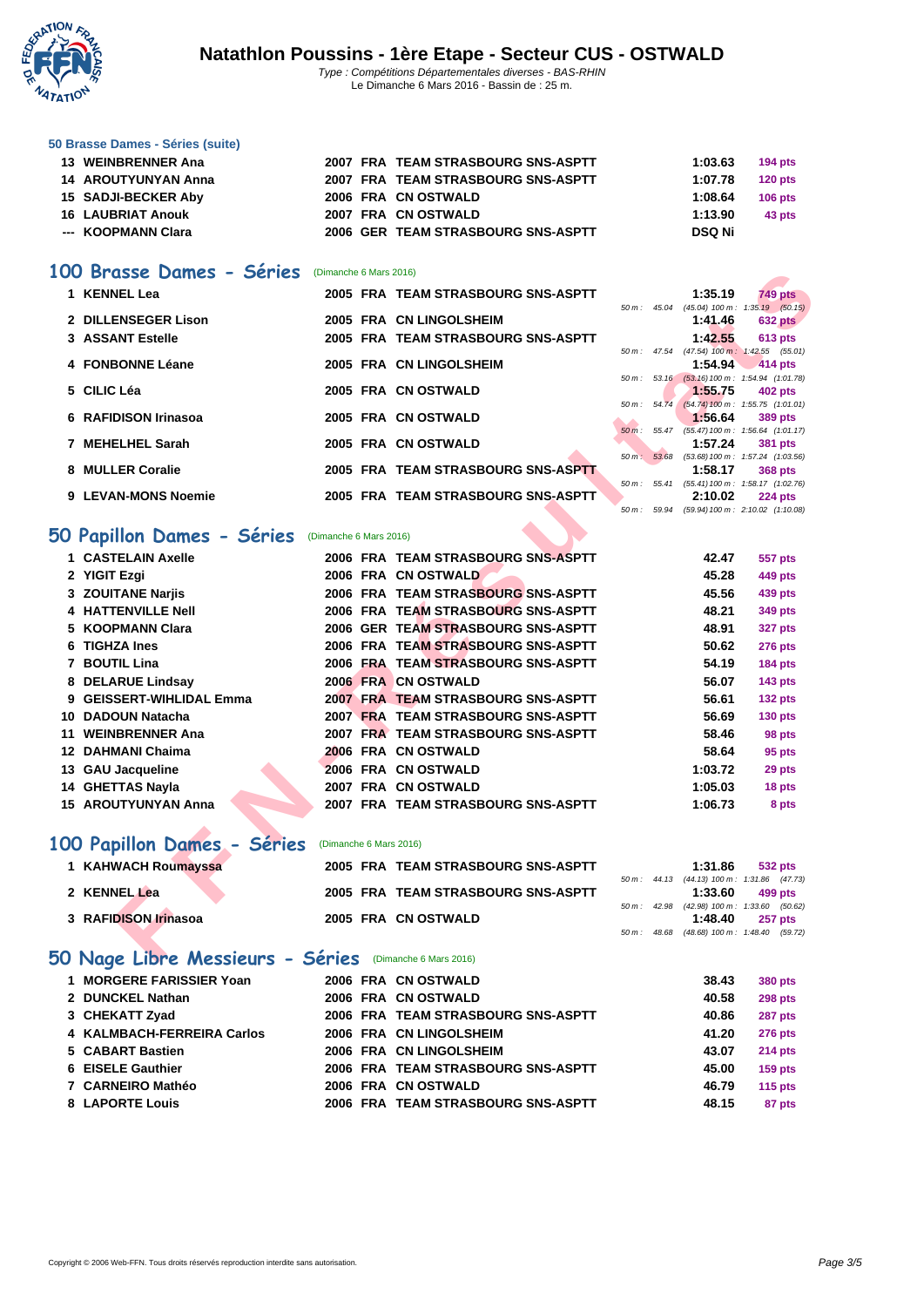

#### **[50 Nage L](http://www.ffnatation.fr/webffn/index.php)ibre Messieurs - Séries (suite)**

| 9 LAEUFFER Quentin           |  | 2006 FRA CN LINGOLSHEIM            | 48.93 | 72 pts |
|------------------------------|--|------------------------------------|-------|--------|
| <b>10 HAAS Louis</b>         |  | 2007 FRA TEAM STRASBOURG SNS-ASPTT | 51.46 | 34 pts |
| 11 BELLEHUMEUR Rocco         |  | 2007 FRA TEAM STRASBOURG SNS-ASPTT | 51.79 | 30 pts |
| <b>12 RATIEUVILLE Victor</b> |  | 2007 FRA CN OSTWALD                | 56.52 | 1 pts  |

## **100 Nage Libre Messieurs - Séries** (Dimanche 6 Mars 2016)

| 1 ZYCHOWICZ Bartosz                                                                                                                                                                      |  | 2005 FRA TEAM STRASBOURG SNS-ASPTT                                                                                  |             | 1:23.86               | 354 pts                                                          |
|------------------------------------------------------------------------------------------------------------------------------------------------------------------------------------------|--|---------------------------------------------------------------------------------------------------------------------|-------------|-----------------------|------------------------------------------------------------------|
| 2 SIMON Mathieu                                                                                                                                                                          |  | 2005 FRA CN OSTWALD                                                                                                 |             | 1:31.25               | 50 m: 39.42 (39.42) 100 m: 1:23.86 (44.44)<br>227 pts            |
|                                                                                                                                                                                          |  |                                                                                                                     |             |                       | 50 m: 43.02 (43.02) 100 m: 1:31.25 (48.23)                       |
| 3 WALTER Antoine                                                                                                                                                                         |  | 2005 FRA CN OSTWALD                                                                                                 |             | 1:36.58               | 153 <sub>pts</sub><br>50 m: 44.62 (44.62) 100 m: 1:36.58 (51.96) |
| 4 GUIPET Baptiste                                                                                                                                                                        |  | 2005 FRA CN LINGOLSHEIM                                                                                             |             | 1:36.81               | $150$ pts                                                        |
|                                                                                                                                                                                          |  |                                                                                                                     |             |                       | 50 m: 47.01 (47.01) 100 m: 1:36.81 (49.80)                       |
| 5 NEUTZNER Adrien                                                                                                                                                                        |  | 2005 FRA CN LINGOLSHEIM                                                                                             |             | 1:41.37               | 99 pts                                                           |
| <b>6 BAZZINI Louis</b>                                                                                                                                                                   |  | 2005 FRA TEAM STRASBOURG SNS-ASPTT                                                                                  | 50 m: 47.84 | 1:44.90               | (47.84) 100 m: 1:41.37 (53.53)<br>67 pts                         |
|                                                                                                                                                                                          |  |                                                                                                                     |             |                       | 50 m : 47.40 (47.40) 100 m : 1:44.90 (57.50)                     |
| 7 BOUZIDI Mohamed                                                                                                                                                                        |  | 2005 FRA CN OSTWALD                                                                                                 |             | 1:45.34               | 63 pts                                                           |
| 8 DUCRUET Valentin                                                                                                                                                                       |  | 2005 FRA CN OSTWALD                                                                                                 |             | 1:53.47               | 50 m: 48.78 (48.78) 100 m: 1:45.34 (56.56)<br>15 pts             |
|                                                                                                                                                                                          |  |                                                                                                                     |             |                       | 50 m: 51.94 (51.94) 100 m: 1:53.47 (1:01.53)                     |
| 9 DUCRUET Tom                                                                                                                                                                            |  | 2005 FRA CN OSTWALD                                                                                                 |             | 1:54.44               | 11 pts                                                           |
|                                                                                                                                                                                          |  |                                                                                                                     |             |                       | 50 m: 51.20 (51.20) 100 m: 1:54.44 (1:03.24)                     |
| ---   WINLING Matéo                                                                                                                                                                      |  | 2005 FRA CN OSTWALD                                                                                                 |             | <b>DNS</b> dec        |                                                                  |
|                                                                                                                                                                                          |  |                                                                                                                     |             |                       |                                                                  |
| 00 Nage Libre Messieurs - Séries (Dimanche 6 Mars 2016)                                                                                                                                  |  |                                                                                                                     |             |                       |                                                                  |
| 1 KALMBACH-FERREIRA Carlos                                                                                                                                                               |  | 2006 FRA CN LINGOLSHEIM                                                                                             |             | 3:21.95               | <b>161 pts</b>                                                   |
|                                                                                                                                                                                          |  | 50 m: 47.64 (47.64) 100 m: 1:39.12 (51.48) 150 m: 2:33.13 (54.01) 200 m: 3:21.95 (48.82)                            |             |                       |                                                                  |
| 2 CHEKATT Zyad                                                                                                                                                                           |  | 2006 FRA TEAM STRASBOURG SNS-ASPTT                                                                                  |             | 3:30.02               | 113 $pts$                                                        |
| 3 CABART Bastien                                                                                                                                                                         |  | 50 m: 47.74 (47.74) 100 m: 1:44.82 (57.08) 150 m: 2:41.14 (56.32) 200 m: 3:30.02 (48.88)<br>2006 FRA CN LINGOLSHEIM |             | 3:36.78               | 80 pts                                                           |
|                                                                                                                                                                                          |  | 50 m : 48.19 (48.19) 100 m : 1:41.85 (53.66)                                                                        | $150 m: -$  |                       | 200 m: 3:36.78 (1:54.93)                                         |
| 4 EISELE Gauthier                                                                                                                                                                        |  | 2006 FRA TEAM STRASBOURG SNS-ASPTT                                                                                  |             | 3:41.04               | 62 pts                                                           |
|                                                                                                                                                                                          |  | 50 m: 47.78 (47.78) 100 m: 1:43.80 (56.02) 150 m: 2:44.42 (1:00.62) 200 m: 3:41.04 (56.62)                          |             |                       |                                                                  |
| 5 LAEUFFER Quentin                                                                                                                                                                       |  | 2006 FRA CN LINGOLSHEIM<br>50 m: 53.49 (53.49) 100 m: 1:52.20 (58.71) 150 m: 2:51.45 (59.25) 200 m: 3:48.45 (57.00) |             | 3:48.45               | 36 pts                                                           |
| <b>6 LAPORTE Louis</b>                                                                                                                                                                   |  | 2006 FRA TEAM STRASBOURG SNS-ASPTT                                                                                  |             | 3:50.75               | 29 pts                                                           |
|                                                                                                                                                                                          |  | 50 m : 50.93 (50.93) 100 m : 1:54.35 (1:03.42) 150 m : 2:51.49 (57.14) 200 m : 3:50.75 (59.26)                      |             |                       |                                                                  |
| <b>7 BELLEHUMEUR Rocco</b>                                                                                                                                                               |  | 2007 FRA TEAM STRASBOURG SNS-ASPTT                                                                                  |             | 4:02.03               | 6 pts                                                            |
| 8 HAAS Louis                                                                                                                                                                             |  | 50 m : 49.95 (49.95) 100 m : 1:53.10 (1:03.15)<br>2007 FRA TEAM STRASBOURG SNS-ASPTT                                | $150 m : -$ | 4:09.44               | 200 m: 4:02.03 (2:08.93)<br>1 pts                                |
|                                                                                                                                                                                          |  | 50 m: 52.38 (52.38) 100 m: 1:59.38 (1:07.00) 150 m: 3:06.19 (1:06.81) 200 m: 4:09.44 (1:03.25)                      |             |                       |                                                                  |
|                                                                                                                                                                                          |  |                                                                                                                     |             |                       |                                                                  |
| 00 Nage Libre Messieurs - Séries (Dimanche 6 Mars 2016)                                                                                                                                  |  |                                                                                                                     |             |                       |                                                                  |
| 1 ZYCHOWICZ Bartosz                                                                                                                                                                      |  | 2005 FRA TEAM STRASBOURG SNS-ASPTT                                                                                  |             | 6:09.01               | 363 pts                                                          |
| 50 m : 39.97 (39.97) 100 m : 1:26.46 (46.49) 150 m : 2:13.18 (46.72) 200 m : 3:00.71 (47.53) 250 m : 3:49.30 (48.59) 300 m : 4:37.19 (47.89) 350 m : 5:25.08 (47.89) 400 m : 6:09.01 (43 |  |                                                                                                                     |             |                       |                                                                  |
| 2 FAURE Benoit<br>50 m : 42.15 (42.15) 100 m : 1:28.48 (46.33) 150 m : 2:15.92 (47.44) 200 m : 3:03.18 (47.26) 250 m : 3:50.92 (47.74) 300 m : 4:38.82 (47.90)                           |  | 2005 FRA CN OSTWALD                                                                                                 |             | 6:09.67<br>$350 m: -$ | 359 pts<br>400 m : 6:09.67 (1:30                                 |
| 3 GUIPET Baptiste                                                                                                                                                                        |  | 2005 FRA CN LINGOLSHEIM                                                                                             |             | 7:22.03               | 97 pts                                                           |
| 50 m: 49.87 (49.87) 100 m: 1:44.19 (54.32) 150 m: 2:42.05 (57.86) 200 m: 3:40.05 (58.00) 250 m: 4:37.09 (57.04) 300 m: 5:33.09 (56.00) 350 m: 6:23.94 (50.85) 400 m: 7:22.03 (58         |  |                                                                                                                     |             |                       |                                                                  |
| 4 NEUTZNER Adrien                                                                                                                                                                        |  | 2005 FRA CN LINGOLSHEIM                                                                                             |             | 8:07.73               | 17 pts                                                           |
| 50 m : 54.30 (54.30) 100 m : 1:53.17 (58.87)<br>$150 m : -$                                                                                                                              |  | $250 m : -$<br>200 m: 3:56.58 (2:03.41)<br>300 m : 6:03.13 (2:06.55)                                                |             | $350 m: -$            | 400 m : 8:07.73 (2:04                                            |
| O Dos Messieurs - Séries (Dimanche 6 Mars 2016)                                                                                                                                          |  |                                                                                                                     |             |                       |                                                                  |
| 4 CADADT Design                                                                                                                                                                          |  | 2006 EDA CHILINOOLOUEIM                                                                                             |             |                       | $AOOC = OAC = 46$                                                |

## **200 Nage Libre Messieurs - Séries** (Dimanche 6 Mars 2016)

| 1 KALMBACH-FERREIRA Carlos |  | 2006 FRA CN LINGOLSHEIM                                                                           | 3:21.95 | 161 pts                  |
|----------------------------|--|---------------------------------------------------------------------------------------------------|---------|--------------------------|
|                            |  | 50 m: 47.64 (47.64) 100 m: 1:39.12 (51.48) 150 m: 2:33.13 (54.01) 200 m: 3:21.95 (48.82)          |         |                          |
| 2 CHEKATT Zyad             |  | 2006 FRA TEAM STRASBOURG SNS-ASPTT                                                                | 3:30.02 | $113$ pts                |
|                            |  | 50 m: 47.74 (47.74) 100 m: 1:44.82 (57.08) 150 m: 2:41.14 (56.32) 200 m: 3:30.02 (48.88)          |         |                          |
| 3 CABART Bastien           |  | 2006 FRA CN LINGOLSHEIM                                                                           | 3:36.78 | 80 pts                   |
|                            |  | 50 m : 48.19 (48.19) 100 m : 1:41.85 (53.66)<br>$150 m : -$                                       |         | 200 m: 3:36.78 (1:54.93) |
| 4 EISELE Gauthier          |  | 2006 FRA TEAM STRASBOURG SNS-ASPTT                                                                | 3:41.04 | 62 pts                   |
|                            |  | 50 m : 47.78 (47.78) 100 m : 1:43.80 (56.02) 150 m : 2:44.42 (1:00.62) 200 m : 3:41.04 (56.62)    |         |                          |
| 5 LAEUFFER Quentin         |  | 2006 FRA CN LINGOLSHEIM                                                                           | 3:48.45 | 36 pts                   |
|                            |  | 50 m: 53.49 (53.49) 100 m: 1:52.20 (58.71) 150 m: 2:51.45 (59.25) 200 m: 3:48.45 (57.00)          |         |                          |
| <b>6 LAPORTE Louis</b>     |  | 2006 FRA TEAM STRASBOURG SNS-ASPTT                                                                | 3:50.75 | 29 pts                   |
|                            |  | 50 m: 50.93 (50.93) 100 m: 1:54.35 (1:03.42) 150 m: 2:51.49 (57.14) 200 m: 3:50.75 (59.26)        |         |                          |
| <b>7 BELLEHUMEUR Rocco</b> |  | 2007 FRA TEAM STRASBOURG SNS-ASPTT                                                                | 4:02.03 | 6 pts                    |
|                            |  | $150 m : -$<br>50 m : 49.95 (49.95) 100 m : 1:53.10 (1:03.15)                                     |         | 200 m: 4:02.03 (2:08.93) |
| 8 HAAS Louis               |  | 2007 FRA TEAM STRASBOURG SNS-ASPTT                                                                | 4:09.44 | 1 pts                    |
|                            |  | (52.38) 100 m: 1:59.38 (1:07.00) 150 m: 3:06.19 (1:06.81) 200 m: 4:09.44 (1:03.25)<br>50 m: 52.38 |         |                          |

# **400 Nage Libre Messieurs - Séries** (Dimanche 6 Mars 2016)

| 2005 FRA TEAM STRASBOURG SNS-ASPTT<br>1 ZYCHOWICZ Bartosz<br>363 pts<br>6:09.01<br>50 m: 39.97 (39.97) 100 m: 1:26.46 (46.49) 150 m: 2:13.18 (46.72) 200 m: 3:00.71 (47.53) 250 m: 3:49.30 (48.59) 300 m: 4:37.19 (47.89) 350 m: 5:25.08 (47.89) 400 m: 6:09.01 (43.93)<br>2 FAURE Benoit<br>2005 FRA CN OSTWALD<br>6:09.67<br>359 pts<br>400 m: 6:09.67 (1:30.85)<br>50 m: 42.15 (42.15) 100 m: 1:28.48 (46.33) 150 m: 2:15.92 (47.44) 200 m: 3:03.18 (47.26) 250 m: 3:50.92 (47.74) 300 m: 4:38.82 (47.90)<br>350 m : ---<br>3 GUIPET Baptiste<br>2005 FRA CN LINGOLSHEIM<br>7:22.03<br>97 pts<br>50 m: 49.87 (49.87) 100 m: 1:44.19 (54.32) 150 m: 2:42.05 (57.86) 200 m: 3:40.05 (58.00) 250 m: 4:37.09 (57.04) 300 m: 5:33.09 (56.00) 350 m: 6:23.94 (50.85) 400 m: 7:22.03 (58.09)<br>4 NEUTZNER Adrien<br>2005 FRA CN LINGOLSHEIM<br>8:07.73<br>17 pts<br>400 m : 8:07.73 (2:04.60)<br>50 m : 54.30 (54.30) 100 m : 1:53.17 (58.87)<br>300 m : 6:03.13 (2:06.55)<br>150 m : --- 200 m : 3:56.58 (2:03.41)<br>$350 m : -$<br>250 m : --- |  |  |  |
|------------------------------------------------------------------------------------------------------------------------------------------------------------------------------------------------------------------------------------------------------------------------------------------------------------------------------------------------------------------------------------------------------------------------------------------------------------------------------------------------------------------------------------------------------------------------------------------------------------------------------------------------------------------------------------------------------------------------------------------------------------------------------------------------------------------------------------------------------------------------------------------------------------------------------------------------------------------------------------------------------------------------------------------------|--|--|--|
|                                                                                                                                                                                                                                                                                                                                                                                                                                                                                                                                                                                                                                                                                                                                                                                                                                                                                                                                                                                                                                                |  |  |  |
|                                                                                                                                                                                                                                                                                                                                                                                                                                                                                                                                                                                                                                                                                                                                                                                                                                                                                                                                                                                                                                                |  |  |  |
|                                                                                                                                                                                                                                                                                                                                                                                                                                                                                                                                                                                                                                                                                                                                                                                                                                                                                                                                                                                                                                                |  |  |  |
|                                                                                                                                                                                                                                                                                                                                                                                                                                                                                                                                                                                                                                                                                                                                                                                                                                                                                                                                                                                                                                                |  |  |  |
|                                                                                                                                                                                                                                                                                                                                                                                                                                                                                                                                                                                                                                                                                                                                                                                                                                                                                                                                                                                                                                                |  |  |  |
|                                                                                                                                                                                                                                                                                                                                                                                                                                                                                                                                                                                                                                                                                                                                                                                                                                                                                                                                                                                                                                                |  |  |  |
|                                                                                                                                                                                                                                                                                                                                                                                                                                                                                                                                                                                                                                                                                                                                                                                                                                                                                                                                                                                                                                                |  |  |  |
|                                                                                                                                                                                                                                                                                                                                                                                                                                                                                                                                                                                                                                                                                                                                                                                                                                                                                                                                                                                                                                                |  |  |  |

## **50 Dos Messieurs - Séries** (Dimanche 6 Mars 2016)

| 1 CABART Bastien           |  | 2006 FRA CN LINGOLSHEIM            | 48.96         | <b>245 pts</b> |
|----------------------------|--|------------------------------------|---------------|----------------|
| 2 CHEKATT Zyad             |  | 2006 FRA TEAM STRASBOURG SNS-ASPTT | 49.47         | <b>230 pts</b> |
| 3 KALMBACH-FERREIRA Carlos |  | 2006 FRA CN LINGOLSHEIM            | 51.52         | 177 pts        |
| 4 EISELE Gauthier          |  | 2006 FRA TEAM STRASBOURG SNS-ASPTT | 52.64         | <b>150 pts</b> |
| 5 LAEUFFER Quentin         |  | 2006 FRA CN LINGOLSHEIM            | 58.80         | 44 pts         |
| <b>6 BELLEHUMEUR Rocco</b> |  | 2007 FRA TEAM STRASBOURG SNS-ASPTT | 59.05         | 41 pts         |
| 7 RATIEUVILLE Victor       |  | 2007 FRA CN OSTWALD                | 1:03.28       | 6 pts          |
| --- HAAS Louis             |  | 2007 FRA TEAM STRASBOURG SNS-ASPTT | <b>DSQ Ai</b> |                |
| --- LAPORTE Louis          |  | 2006 FRA TEAM STRASBOURG SNS-ASPTT | <b>DSQ Ai</b> |                |